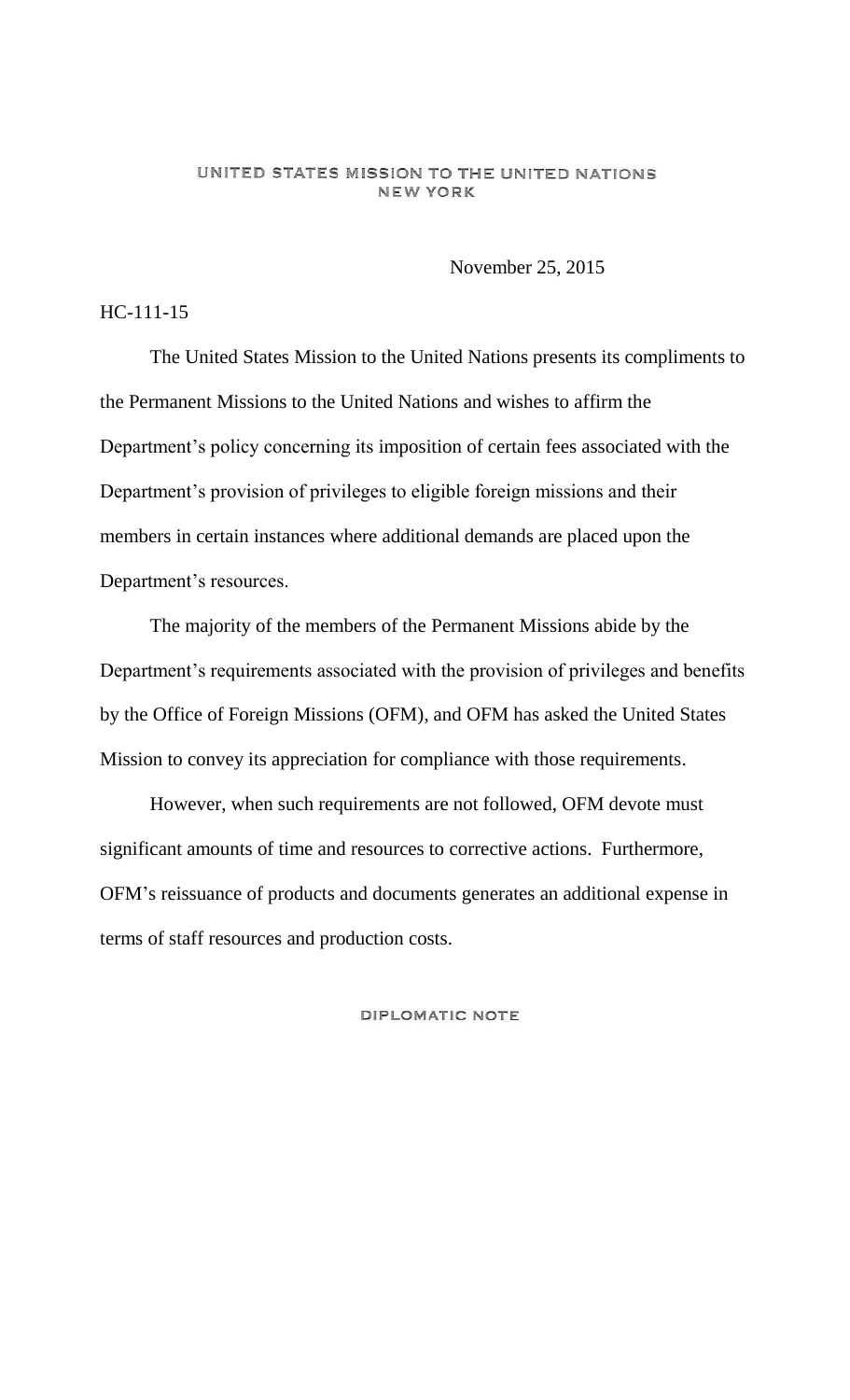Therefore, the Department has decided that those missions and their members who create additional resource demands by failing to comply with the Department's policies and the relevant laws and regulations of the United States, or request the replacement or reissuance of OFM-issued products or documents that are lost, damaged, or need to be corrected with a deliverable address, should bear a portion of the cost associated with resolving such matters.

# **Failure to Comply with Licensing and Vehicle Registration Requirements**

The Permanent Missions to the United Nations are reminded that OFM is the exclusive licensing and motor vehicle registration and titling authority in the United States for foreign missions, members of foreign missions, and their families who enjoy immunity from legal process.

For any foreign mission or mission member or dependent who, contrary to the Department's requirements, obtains or maintains a driver's license or vehicle registration from one of the 50 states, the District of Columbia, or any United States territory, OFM will issue a Department of State (DOS) driver's license or registration (including the associated license plate, registration card, and decal) only upon payment of a service fee of **\$100** for each vehicle being registered and for each individual being issued a driver's license.

-2-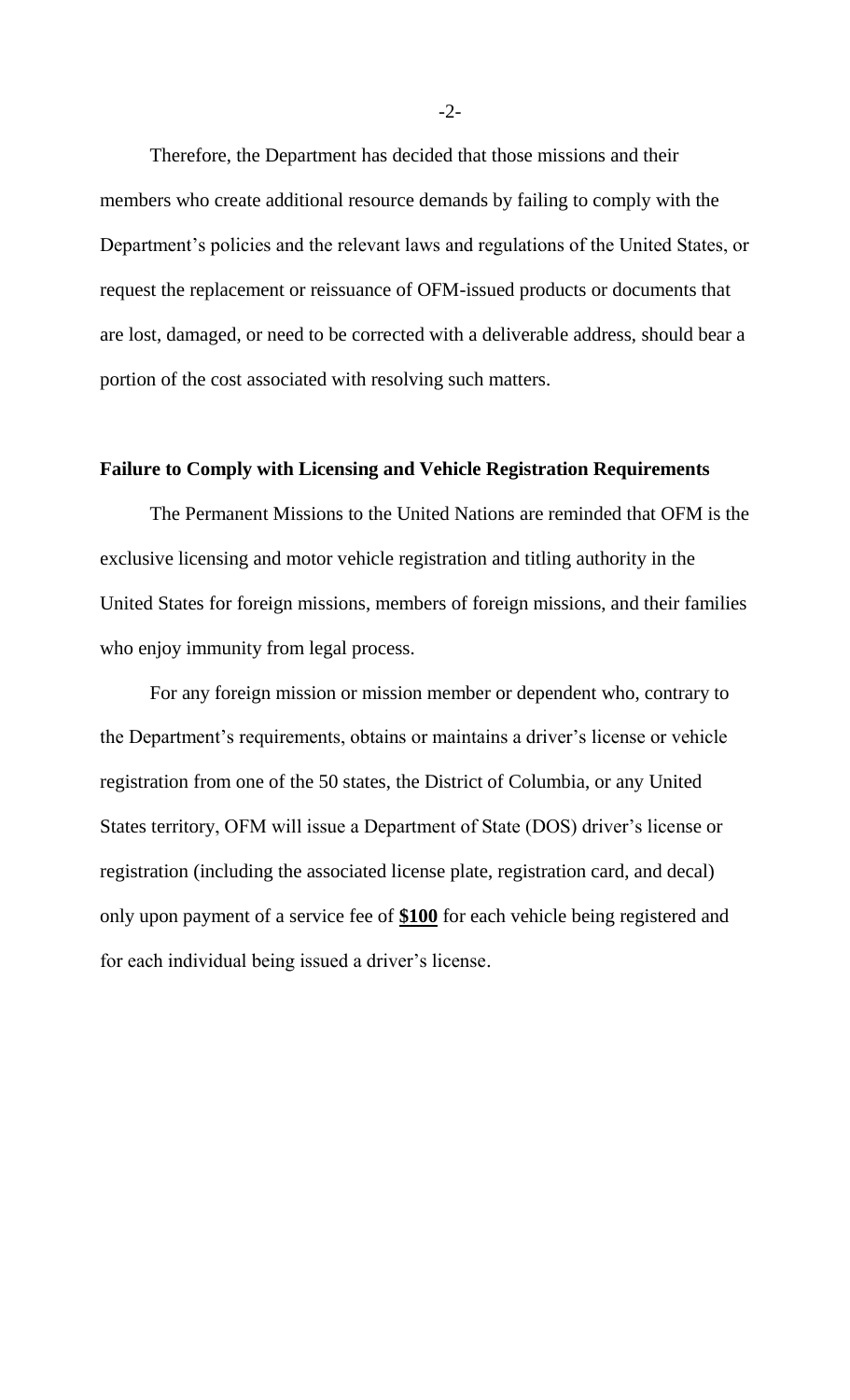### **Replacement of Lost or Damaged Documents**

In the event of loss or damage to the following OFM-issued documents,

OFM will issue a replacement document only upon payment of a service fee of **\$25** for each document replaced:

- Motor Vehicle Registration Card
- Registration Decal
- License Plate
- Driver's License
- Non-Driver Identification Card
- Motor Vehicle Title
- Tax Exemption Card

For any License Plates, Driver's Licenses, Non-Driver Identification Cards, or Tax Exemption Cards that were reported to law enforcement as stolen, OFM will waive the replacement service fee when a copy of the related police report accompanies the replacement application(s). The initial issuance of all the items above will continue to be issued free of charge.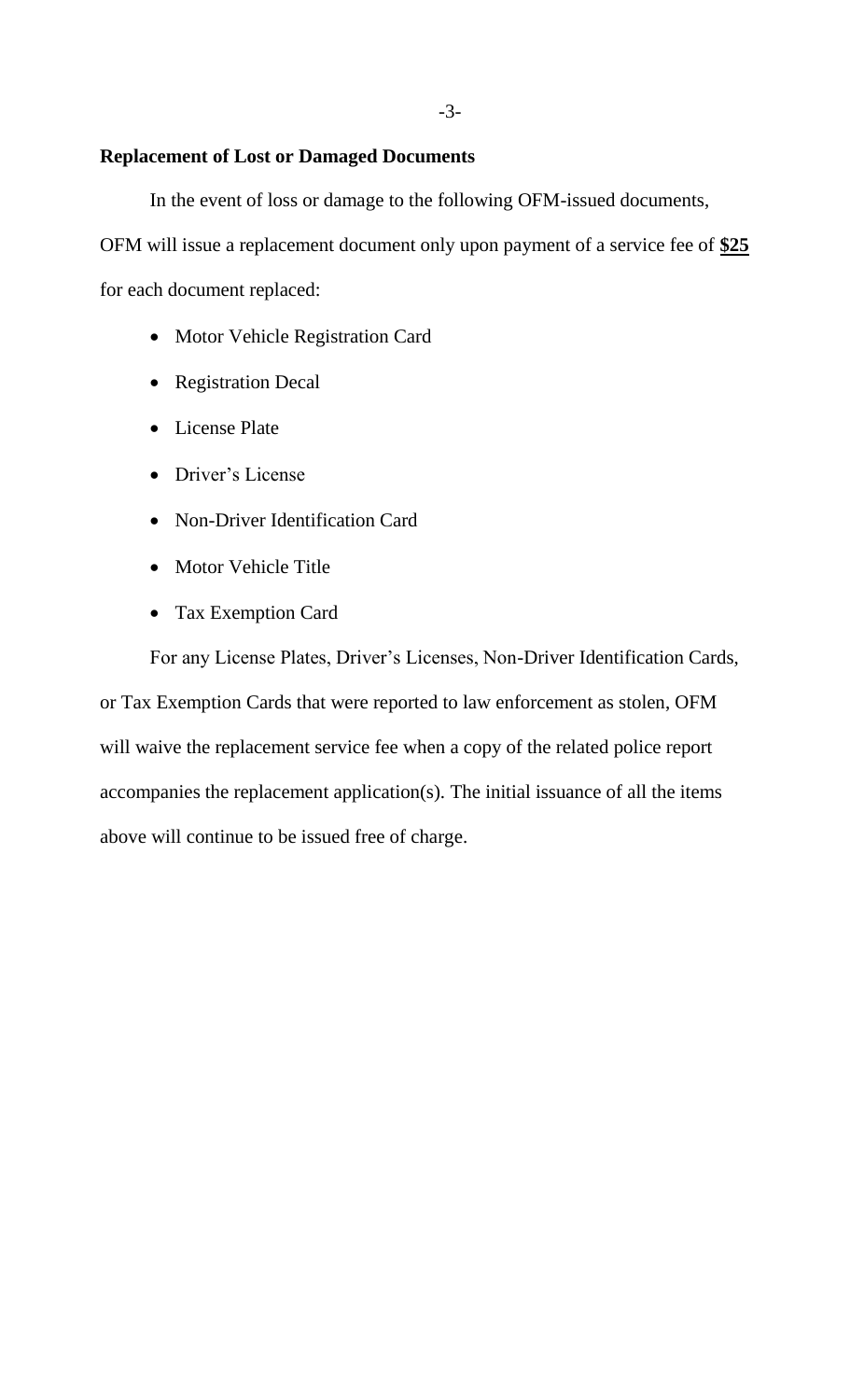### **Corrections to OFM-Issued Document**

If a mission or mission member provides an incorrect address which causes the OFM-issued document to be undeliverable, OFM must be notified of the correct address to ensure that OFM-issued documents will be successfully delivered to the intended recipient.

If a mission or mission member requests the replacement of the following OFM-issued documents due to an incorrect address provided by the mission or member, OFM will reissue the document only upon payment of a service fee of **\$25** for each document reissued:

- Motor Vehicle Registration Card
- Driver's License
- Non-Driver Identification Card
- Motor Vehicle Title
- Tax Exemption Card

## **Changes to Motor Vehicle Titles**

Once a Department of State motor vehicle title has been issued, OFM will charge a **\$25** reprocessing fee to change information listed on the title, such as a new buyer or a correction to the buyer's name or address.